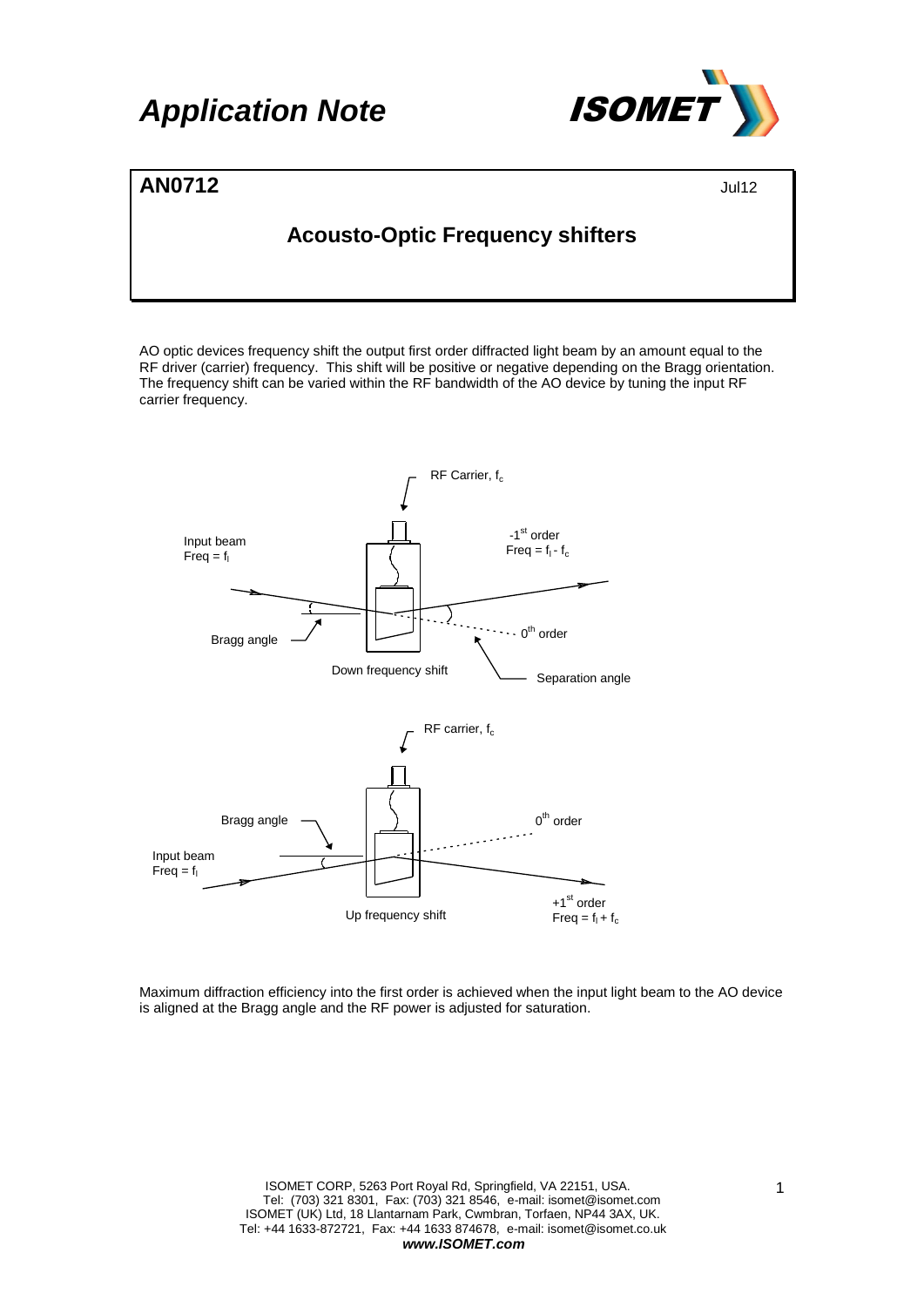



### **Frequency shift range**

Isomet offer a wide range of AO modulators/frequency shifters. Typical centre frequencies range from 30 - 300MHz for devices operating in the visible to NIR and from 30 - 80 MHz for devices operating in the Far IR. However frequencies outside these general limits can be achieved using multiple AO devices or multiple passes in one AO device.

#### **Small frequency shifts**

For frequencies much lower than the minimum AO centre frequency two devices can be placed in series, one applying a frequency upshift and one a downshift. The final first order output frequency will be given by the difference of this up and down shift.

The lowest value shift is usually limited by the accuracy and stability of the driver frequency source. Values of less than 10 KHz are possible with care.



### **Large frequency shifts**

For frequencies much higher than the maximum AO centre frequency then two or more devices can be placed in series, each applying a frequency upshift . The final first order output frequency will be the sum the upshifts.



Alternatively a multiple pass can be made through a single AO device using (say) a retro reflector. The suitability of this method will depend on the beam size relative to the maximum useable crystal aperture. The diagram below shows a basic double downshift configuration.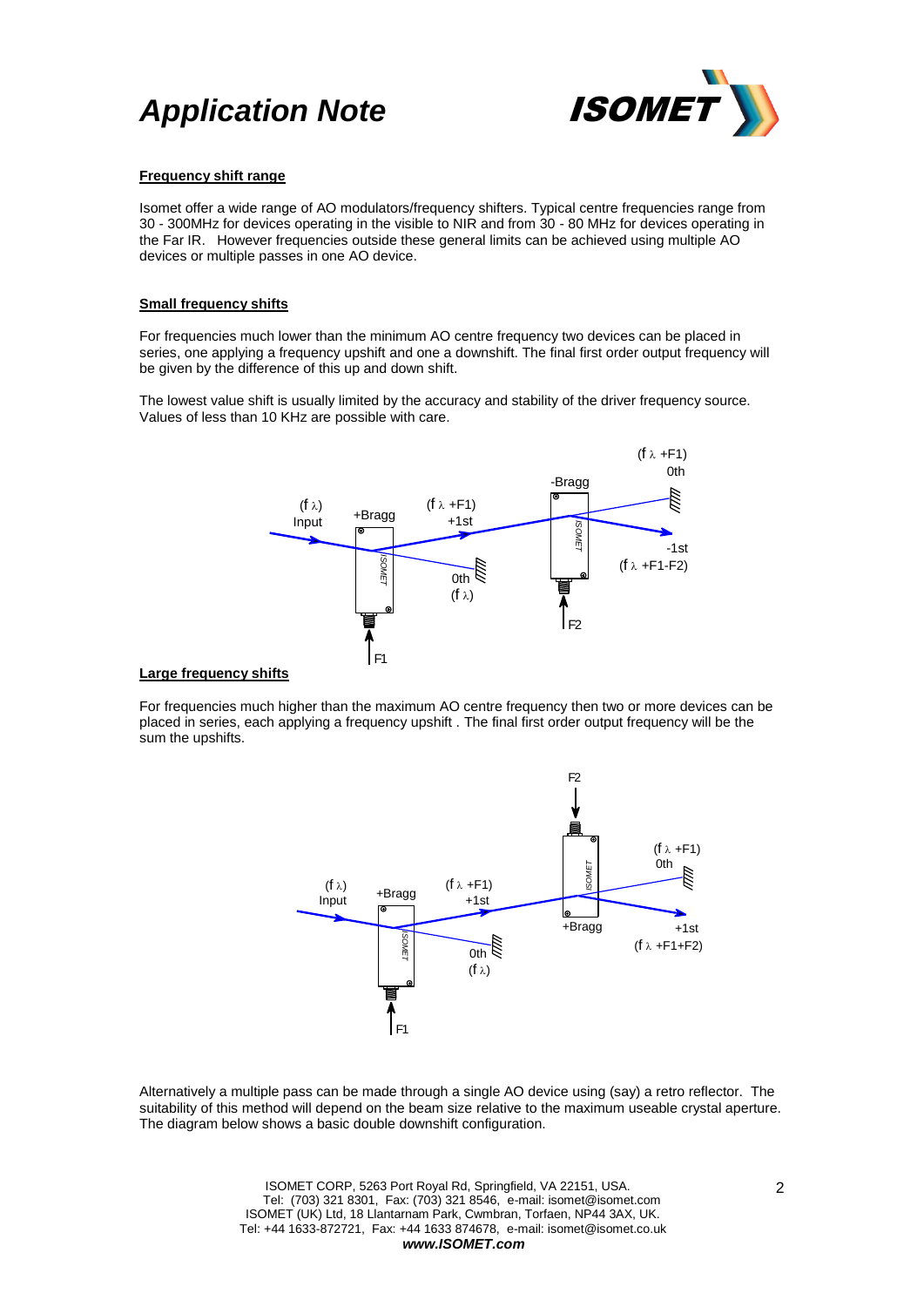



In the above cases, the overall efficiency will equate to the combined diffraction efficiencies. e.g. for a 85% maximum per AO modulator, the overall efficiency for a double AO system would be approximately 70%.



### **Bragg Angle**

The input Bragg angle is given by:

$$
\theta_{Bragg}=\frac{\lambda f}{2.V}
$$

where :  $f = RF$  frequency  $\lambda$  = wavelength<br>  $V$  = acoustic vel  $=$  acoustic velocity,

TeO2: 4.2mm/us PbMoO4: 3.63mm/us Quartz: 5.7mm/us Ge: 5.5mm/us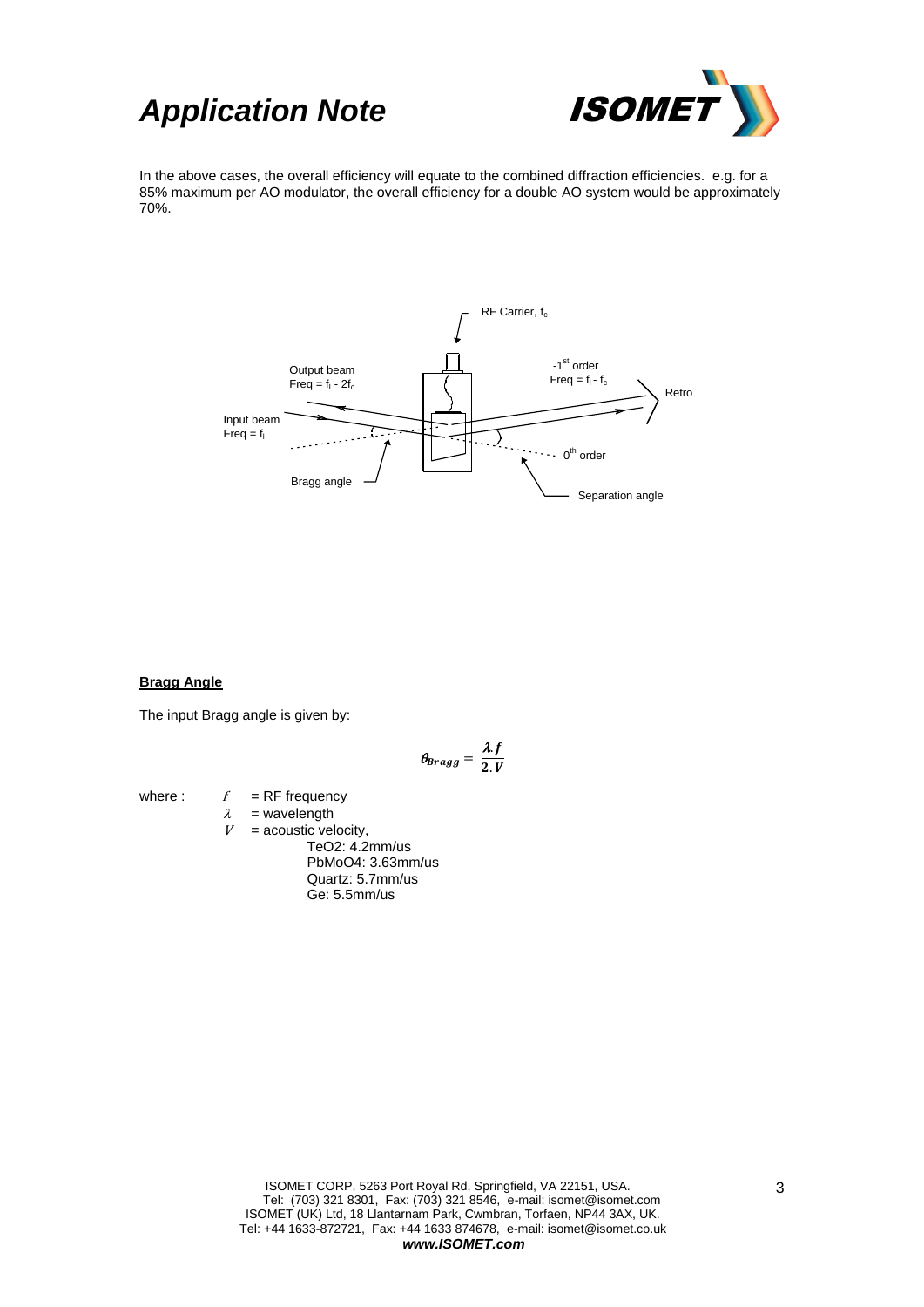## *Application Note* ISOMET



### **Variable Frequency Shifts**

For dynamic frequency shifting applications with fixed Bragg angle adjustment, the diffraction efficiency of the AO device will vary due to Bragg angle mis-match error. The transducer characteristics of most AO devices are designed to minimise this effect. However in practice the useable bandwidth of a single electrode AO device is limited to approximately 1/3 to 1/2 of the centre frequency.

To circumvent this difficulty and achieve greater bandwidth, the acoustic signal in the AO material can be steered and made to track the optimum Bragg conditions over a wider range of frequencies. This requires an array of electrodes on the device transducer, each with an RF signal progressively delayed. The fixed delay results in a change in phase between electrodes proportional to the drive frequency and this effects a corresponding change in the angle of the transmitted acoustic beam.

### **RF Drive Power**

Diffraction efficiency is a function of the acoustic drive power. The optimum (saturation) power is given by:

$$
P_{sat} = \frac{k \cdot \lambda^2 \cdot H}{2 \cdot L \cdot M_2}
$$

This is termed the saturation power level

where :  $f = RF$  frequency

 $V =$  acoustic velocity  $L =$  interaction (electrode) length  $\lambda$  = wavelength

- $H =$  electrode height  $M_2$  = Figure of Merit
- $k =$  Transducer Conversion loss (1.12 typ.)

For a given device L, H and  $M_2$  are constant and thus the value depends on the operating wavelength.

### **RF Power Limitations**

If the device is operated at a RF power (P) less than Psat, the reduction in efficiency can be determined from the formula:

Relative efficiency  $(\epsilon)$ 

$$
\varepsilon = \sin^2 \frac{\pi}{2} \cdot \sqrt{P_{in}/P_{sat}}
$$

This may be the case when operating at longer wavelengths with devices that have a limitation on the maximum input RF power. It is also common for the RF drive power to be tailored or programmed to flatten the amplitude of the deflected output with changing frequency.

### **RF Drivers**

Isomet offer a comprehensive range of RF drivers. Most feature amplitude control for modulation or switching of the first order beam. The crystal controlled drivers offer the best frequency stability for fixed frequency applications, typically  $\pm$  25ppm.

For frequency tuning and frequency differential applications we recommend the iSA-2SF dual output frequency synthesizer and driver. This offers stable and adjustable frequency differential control between two AOM's operated in series and allows precise generation of frequency shifts below 10Hz.

> ISOMET CORP, 5263 Port Royal Rd, Springfield, VA 22151, USA. Tel: (703) 321 8301, Fax: (703) 321 8546, e-mail: isomet@isomet.com ISOMET (UK) Ltd, 18 Llantarnam Park, Cwmbran, Torfaen, NP44 3AX, UK. Tel: +44 1633-872721, Fax: +44 1633 874678, e-mail: isomet@isomet.co.uk *www.ISOMET.com*